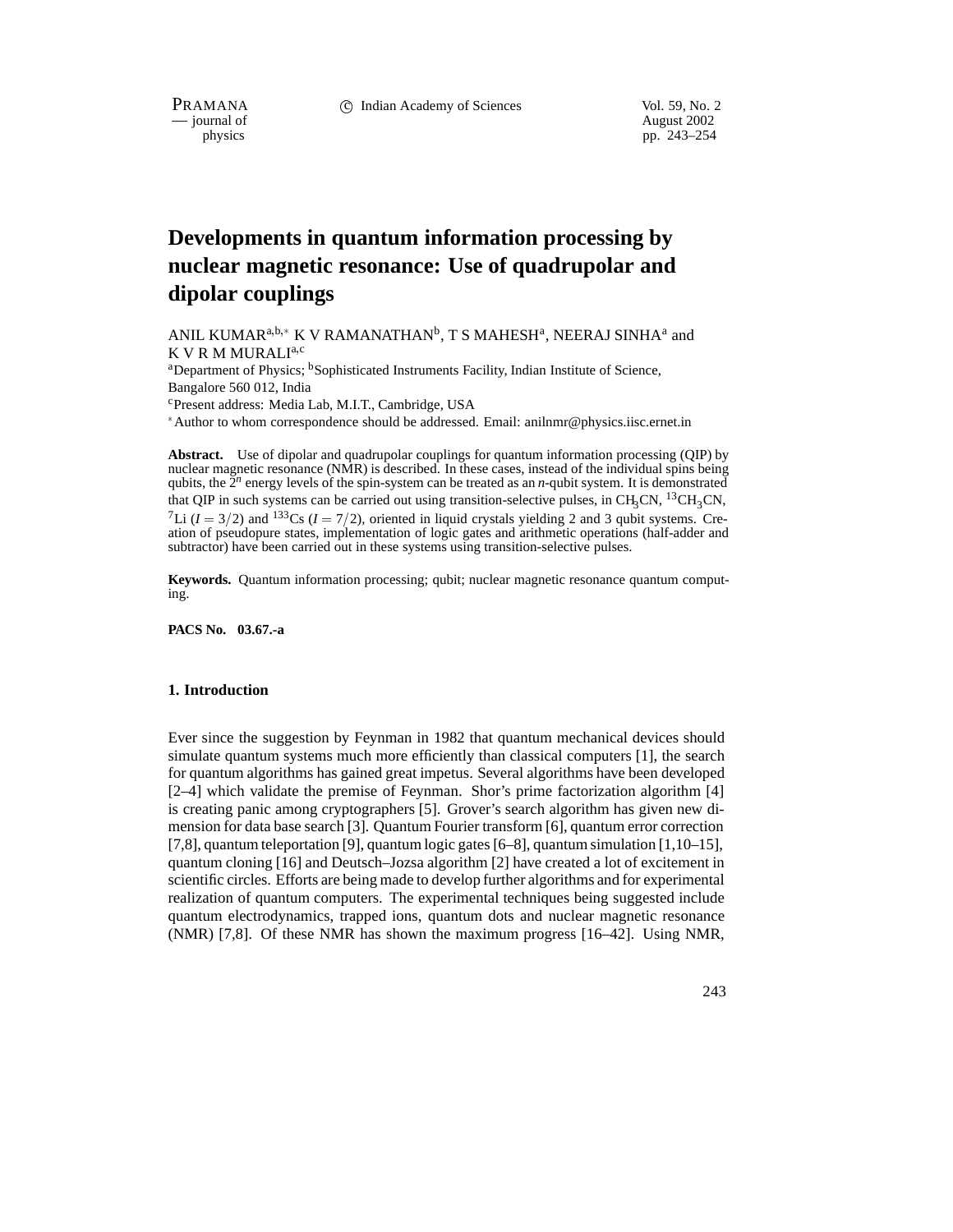### *Anil Kumar et al*

people have so far demonstrated preparation of pseudopure states [20–33], implementation of logic gates and Deutsch–Jozsa algorithm using both one- and two-dimensional NMR [17–19,28,34–37], creation of Einstein–Podolsky–Rosen (EPR) states [38], quantum state tomography [24,39,40], implementation of Grover's search algorithm [41] and Shor's factorization algorithm [42].

Most of the above have been implemented by NMR of spin-1/2 nuclei coupled to each other by spin–spin (*J*) couplings. The major requirement for a spin system to act as a device for quantum information processing is qubit addressability. This is achieved in spin-1/2 systems by the nuclei having different Larmor frequencies and finite unequal mutual couplings among all the spins. The *J*-coupling is mediated among nuclei through the covalent network, and becomes vanishingly small between nuclei which are more than 4 to 5 bonds away. This imposes a natural limit on the number of qubits an NMR system utilizing *J*-couplings can have. Here we describe the possibilities of utilizing dipolar couplings among spin-1/2 nuclei and quadrupolar couplings in spin-3/2 and spin-7/2 nuclei. These couplings are averaged to zero in rapidly and isotropically reorienting molecules in liquid state and become too large and too many in the solid state. However, for molecules partially oriented in anisotropic media such as liquid crystals, these systems give sharp spectral lines arising from reduced couplings. Such systems can then be treated as suitable candidates for quantum information processing by NMR, the aim and objective being that one can possibly increase the number of qubits in NMR quantum information processing protocol.

#### **2. Dipolar coupled spin-1/2 nuclei**

The dipolar couplings among spin-1/2 nuclei are larger in magnitude and longer in range compared to the spin–spin (*J*) couplings. Therefore such systems hold the promise of increasing the number of qubits in NMR. The feasibility of using dipolar coupled spin 1/2 nuclei for quantum information processing by NMR was first demonstrated by Yannoni *et*  $al$  [43]. Later, Fung demonstrated the feasibility of using  $CH<sub>3</sub>CN$  molecule partially oriented in a liquid crystal [44], wherein the three dipolar coupled protons yield a 1:2:1 triplet in the NMR spectrum. Using this system, Fung demonstrated creation of pseudopure states and implementation of an implicit C-NOT gate. Further use of the system for computations requires that the problem of the degeneracy of transitions belonging to different symmetric states of an equivalent  $H_3$  group is addressed. Here we describe an improved method for creation of pseudopure states and implementation of a complete set (24) of one-to-one reversible 2-qubit gates using transition-selective pulses. The Hamiltonian and the eigenstates in this case have a  $C_3$  symmetry, dividing the eight eigenstates into three symmetry manifolds. The symmetric (A) manifold (figure 1a) has four eigenstates and there are a pair of doublet (E) manifolds. The A manifold has three transitions with the intensity ratio of 3:4:3. The transitions of the E manifold overlap with the central transition of the A manifold, yielding a 3:6:3 triplet (figure 1b). We have earlier described a method of selection of symmetric states (SOSS) and then used the four eigenstates of the symmetric manifold as a two-qubit system [45]. Similarly, we have used a <sup>13</sup>C-labeled <sup>13</sup>CH<sub>3</sub>CN molecule oriented in the liquid crystal matrix. The carbon-13 (spin-1/2) has a different Larmor frequency ( $\sim$ 1/4th of the proton) and has dipolar couplings to the protons, and this system therefore yields eight eigenstates belonging to the symmetric (A) manifold, which can then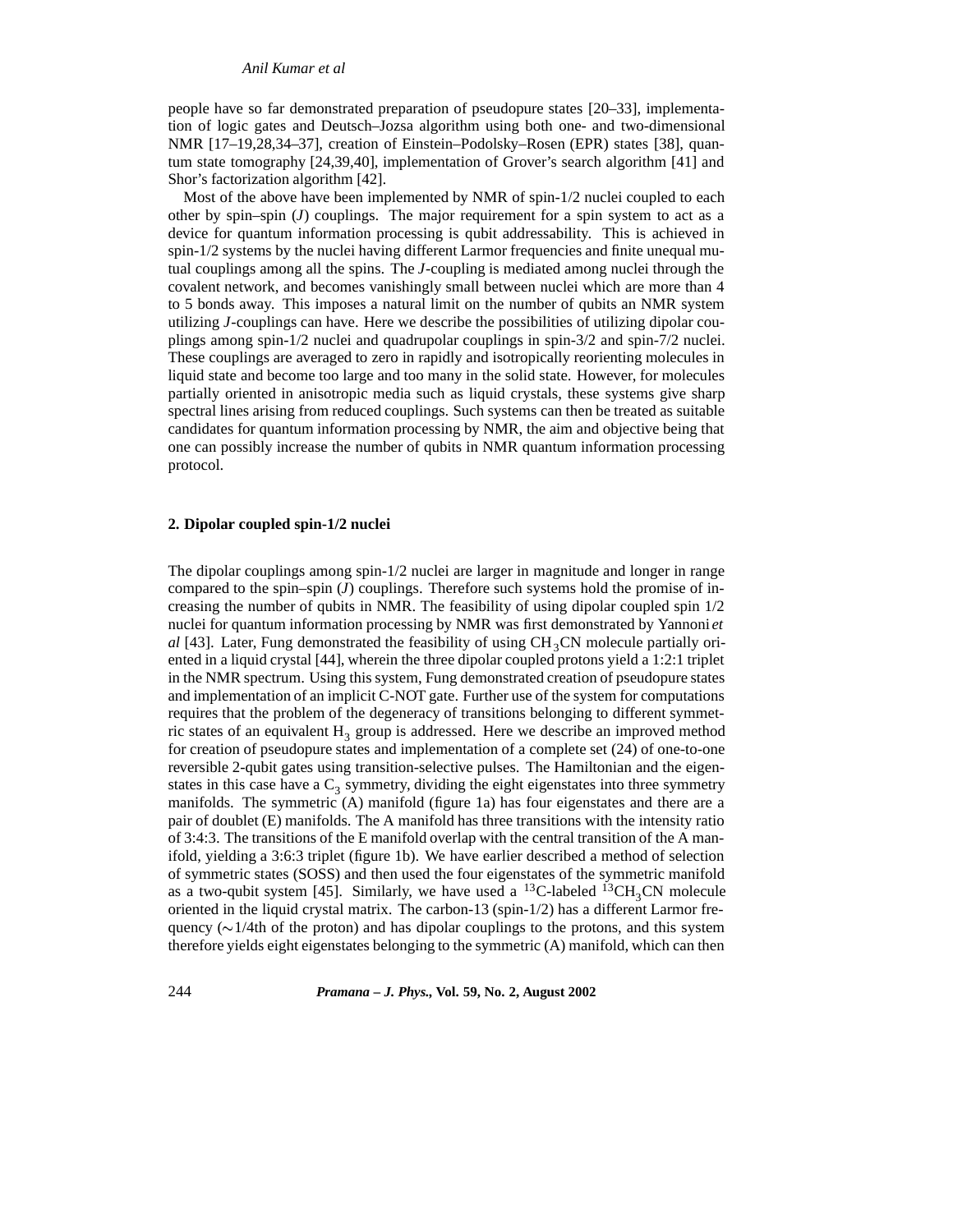be treated as a three qubit system [45]. We have also demonstrated SOSS for this system [45]. After implementation of SOSS in these two systems, we have created pseudo- pure states and implemented logic gates using one- and two-dimensional NMR methods [45]. Some of these results are summarized in the following subsections.

### 2.1 *Preparation of pseudopure states*

Certain quantum algorithms such as Shor's factorization algorithm requires that the quantum system be in a pure state before the implementation of the algorithm. When only one of the eigenstates of a system is populated the system is said to be in a pure state. This poses unrealistic experimental conditions such as zero Kelvin temperature or an infinitely high magnetic field. It has been suggested that since all NMR results depend only on differences in populations of various eigenstates, one can create population-distribution such that all levels except one have equal populations. Such a state has been termed as a 'pseudopure state' and gives results which are identical to the 'pure state' except for the low signal/noise. Using pseudopure states, one can use NMR of molecules at room temperatures in the usual laboratory magnetic fields for quantum information processing.

Figure 1c shows the NMR spectrum of the protons of  $CH<sub>3</sub>CN$  partially oriented in a liquid crystal, after the selection of symmetric states (SOSS). This spectrum arises exclusively from the symmetric states and has the intensity ratio 3:4:3 corresponding to the equal population differences between various eigenstates of the symmetric manifold, shown schematically on the right-hand side (rhs). The equal equilibrium population differences correspond to a high-temperature (Zeeman energy  $\ll kT$ ) and a high-field (dipolar coupling  $\ll$  Zeeman energy) approximation, which are very well satisfied [46]. The central transition has higher intensity compared to outer transitions due to the higher value of the matrix elements of the observation operator  $I_x^{(2,3)}$  connecting states  $|2\rangle$  and  $|3\rangle$ . We have labeled the four eigenstates as 00, 01, 10 and 11 corresponding to a two-qubit system. Here we have adopted a labeling scheme with 00 being the lowest and 11 the highest energy state. Later in spin-7/2 case, we will show that the labeling scheme can be freely changed to suit the logic operation at hand.

Starting from such a population distribution after SOSS, various pseudopure states can be easily created using transition-selective  $\pi$  and  $\pi/2$  pulses. A transition selective  $\pi$  pulse interchanges the population of selected states while a  $\pi/2$  pulse (followed by a gradient/homospoil DC magnetic field pulse along the *Z*-direction to destroy the coherences) equalizes their populations to an average value. The  $|00\rangle$  pseudopure state is created by first applying a  $\pi$  pulse between  $|11\rangle$  and  $|10\rangle$ , interchanging their populations followed by a  $\pi/2$  pulse between |10\ and |01\ (followed by the gradient pulse), yielding the population distribution corresponding to  $|00\rangle$  pseudopure state, as shown on the rhs of figure 1d. A  $\pi$  pulse on  $|01\rangle$  and  $|00\rangle$  then creates the population distribution given on the rhs of figure 1e corresponding to the  $|01\rangle$  pseudopure state. Other pseudopure states can be similarly created as shown in figure 1. The spectra obtained using a small angle pulse at the end of these operations reflect the new population distribution confirming the creation of the pseudopure states.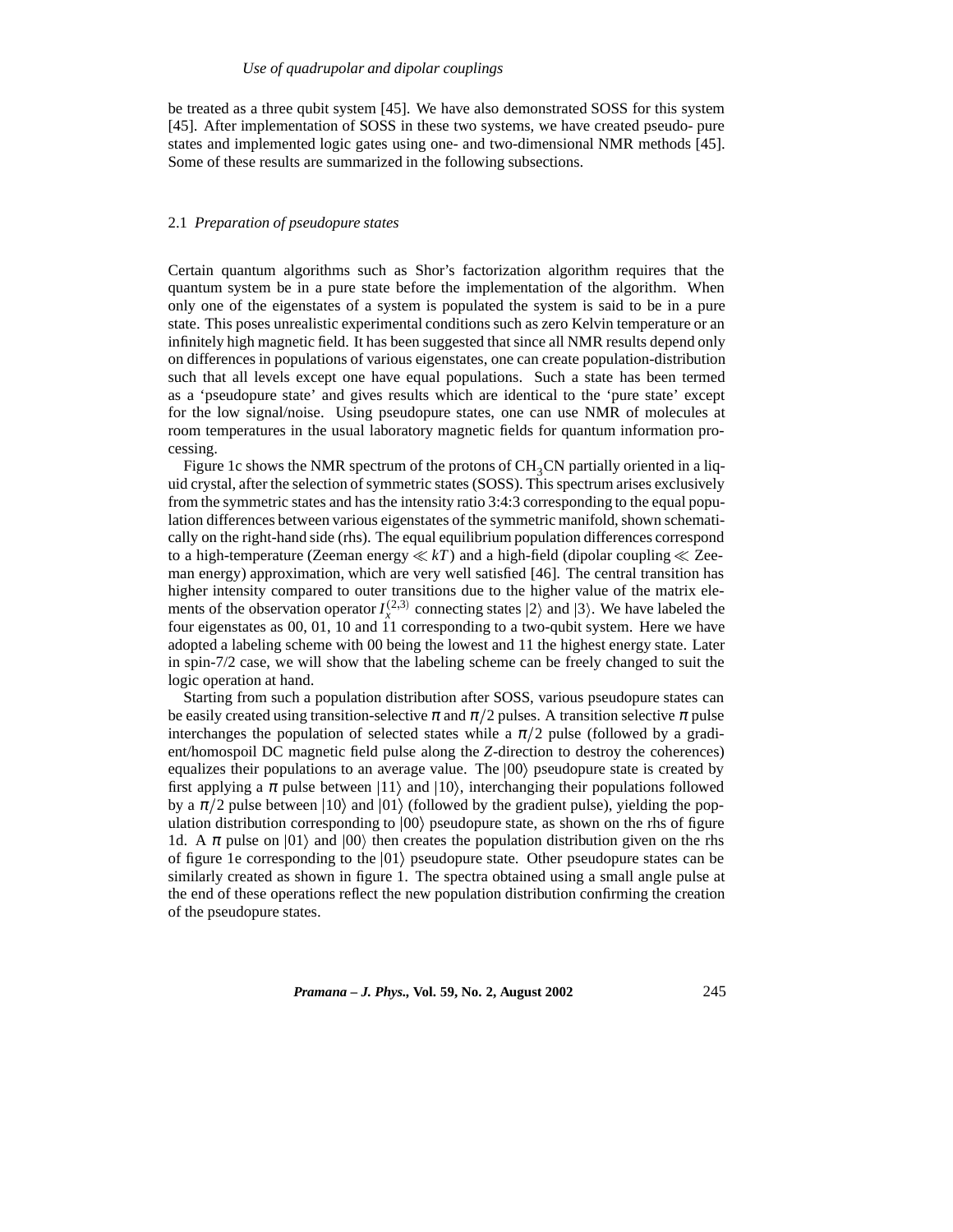

**Figure 1.** (**a**) Energy level diagram showing quartet (A) and doublet (E) manifolds of oriented  $CH_3CN$  system and the two-qubit labeling scheme of the A manifold,  $(b)$ the equilibrium 1H spectrum, (**c**) the spectrum after SOSS, and spectra corresponding to different pseudopure states (**d**)  $|00\rangle$ , (**e**)  $|01\rangle$ , (**f**)  $|10\rangle$ , and (**g**)  $|11\rangle$ . The states and representative relative deviation populations are given on the rhs. The pseudopure states are prepared using the spatial averaging technique. The pulse sequences for preparing pseudopure states are as follows: (**d**)  $\pi(10 \leftrightarrow 11) - \pi/2(01 \leftrightarrow 10)G$ , (**e**) state of (**d**) followed by  $\pi(00 \leftrightarrow 01)$ *G*, (**f**) state of (**g**) followed by  $\pi(11 \leftrightarrow 10)$  *G*, and (**g**)  $\pi(01 \leftrightarrow$  $10) - \pi/2(00 \leftrightarrow 01)G$ .

# 2.2 *Logic gates*

In the two-qubit system of the symmetric states of the oriented  $CH<sub>3</sub>CN$  molecule, various logic gates have been implemented after SOSS, using transition-selective pulses. It may be mentioned here that since a spin is not a qubit, one can not use the coupling evolution method using spin-selective pulses, as is generally the practice for weakly coupled spin-1/2 nuclei [18,19]. However, the algorithm of transition-selective pulses which we have followed in several earlier works [17,28,37] is valid and works extremely well. For example, starting from an equilibrium population distribution after SOSS (shown in figure 2a which is also labeled as NOP, No OPeration gate), a NOT1 gate (index 1 indicates NOT operation on first qubit with second qubit remaining unchanged) requires  $\pi$  (non-selective)  $\pi(00 \leftrightarrow 01)$   $\pi(10 \leftrightarrow 11)$  (figure 2b); NOT2 requires  $\pi(00 \leftrightarrow 01)$   $\pi(10 \leftrightarrow 11)$  (figure 2c); NOT on both qubits requires a non-selective  $\pi$  pulse (figure 2d). Figure 2 contains a complete set of reversible one-to-one 2 qubit gates. The pulse scheme for various gates are given in ref. [45].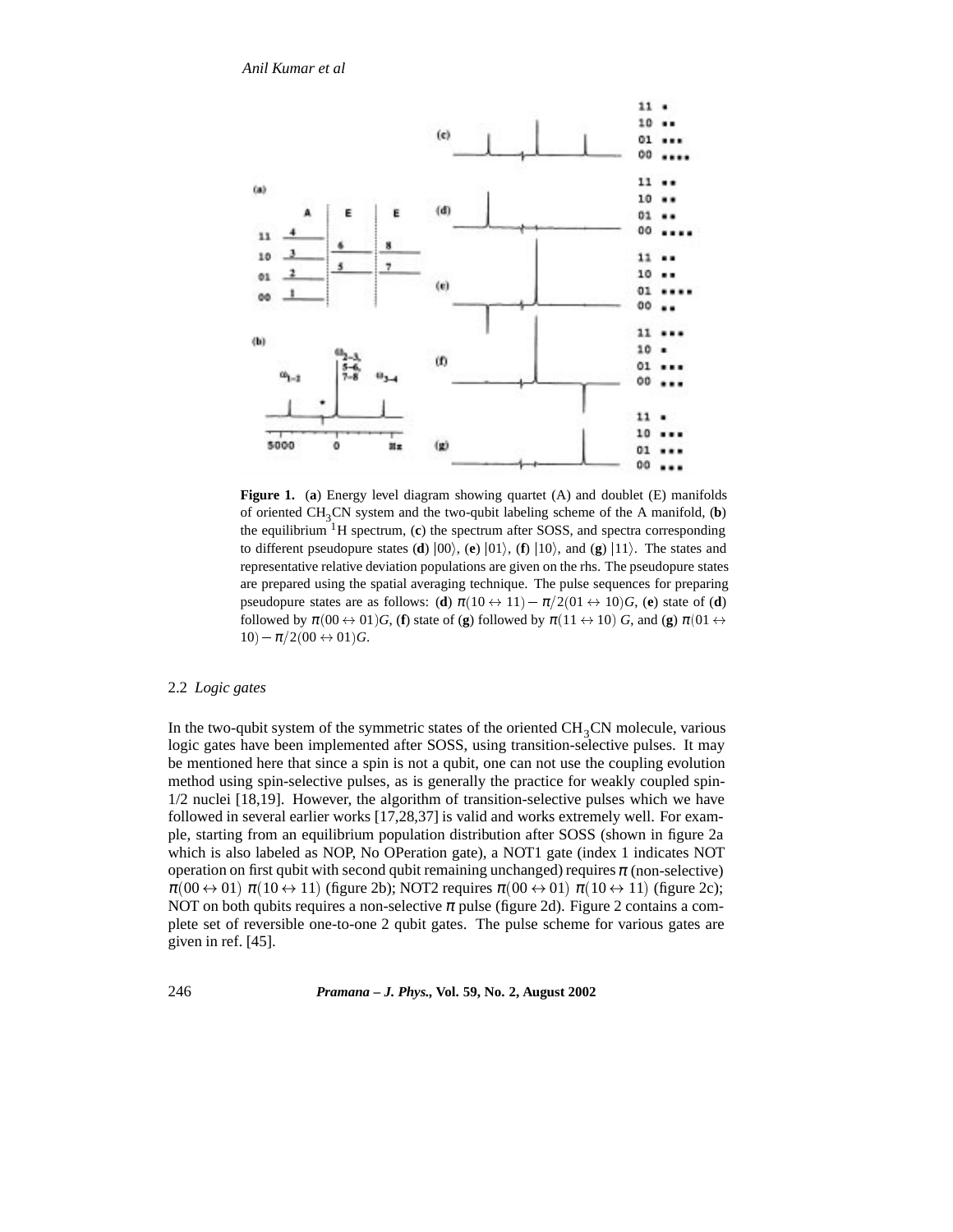

**Figure 2.** <sup>1</sup>H spectra of oriented CH<sub>3</sub>CN corresponding to a complete set of 2qubit one-to-one gates implemented (after applying SOSS) using transition-selective rf pulses. The unitary operator and pulse sequence corresponding to each gate are given in [45].

# **3.** Use of quadrupolar  $(I = 3/2$  and  $I = 7/2$ ) nuclei

A qudrupolar nucleus of spin *I* has  $2I + 1$  energy levels and 2*I* single quantum transitions which are equispaced if only the first-order quadrupolar interaction is operative. For molecules partially oriented in anisotropic media, such as liquid crystals, such a condition is often satisfied. If  $2I + 1 = 2<sup>n</sup>$ , such a system can be treated as an *n*-qubit system [47,48]. One of the advantages of such systems and the dipolar coupled systems over *J*-coupled systems is that the coupling values are one to two orders of magnitude larger, allowing the use of correspondingly shorter transition selective pulses, with greater ease and shorter computational time. Here we demonstrate the use of a spin-3/2  $(^7Li)$  and spin-7/2 ( 133Cs) nuclei in molecules oriented in liquid crystal matrices as 2- and 3-qubit systems, respectively. We create pseudopure states, implement logic gates and half-adder and subtractor logics using transition-selective pulses. While the feasibility of using these systems as qubits have been demonstrated earlier, very little computations were performed [47,49].

3.1 *2-qubit system using*  $^7Li$  ( $I = 3/2$ )

Figure 3b shows the three lines of <sup>7</sup>Li NMR spectrum (1.15 kHz splitting) of LiBF<sub>4</sub> oriented in a liquid crystal. This spectrum obtained at 310 K and at 194.37 MHz in a Bruker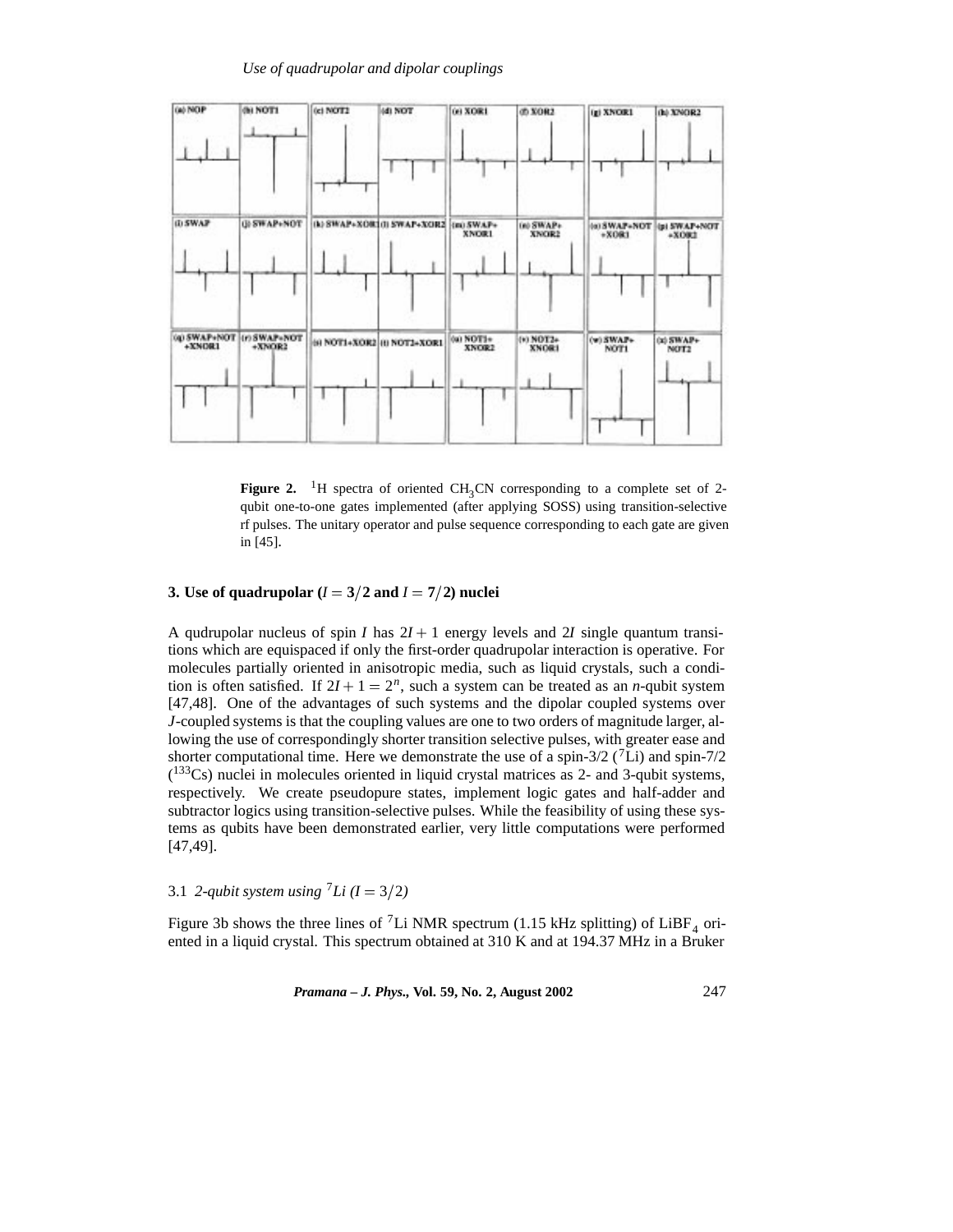DRX-500 NMR spectrometer results from the quadrupolar-perturbed four Zeeman energy levels of a spin-3/2 system, shown schematically in figure 3a. The equilibrium spectrum has an intensity ratio of 1:1.6:1 corresponding to equal population differences between the adjacent energy levels (under high temperature and high field approximations) which are schematically shown on the rhs of figure 3c.

Pseudopure states in this system were earlier created using double quantum pulses [47]. We have instead created pseudopure states using transition-selective single quantum pulses, which are much easier to create and implement [48]. Figures 3c–g summarize the creation of various pseudopure states. The equilibrium spectrum and the schematic representation of equilibrium population distribution are shown in figure 3c. The  $|11\rangle$  pseudopure state is created by applying a  $\pi(1 \leftrightarrow 2)$ , which interchanges the populations of levels 1 and 2, followed by a  $\pi/2(0 \leftrightarrow 1)$ , which equalizes the populations of levels 0 and 1 to an average value, followed by a gradient pulse which destroys the coherences created by  $\pi/2(0 \leftrightarrow 1)$ . This results in the pseudopure state  $|11\rangle$  (figure 3d). Similarly other pseudo- pure states have been created using transition-selective  $\pi$  and  $(\pi/2+$  gradient) pulses as shown in figure 3.



**Figure 3.** (**a**) Schematic energy level diagram for a spin-3/2 system and (**b**) equilibrium <sup>7</sup>Li NMR spectrum of LiBF<sub>4</sub> oriented in a liquid crystalline matrix at 310 K, obtained using a hard  $\pi/2$  pulse with a Bruker DRX-500 NMR spectrometer. Equilibrium spectrum obtained using a small flip angle pulse (**c**) and spectra corresponding to different pseudo-pure states (**d–g**). All spectra are shown in the same scale. Integrated intensities of each peak are shown below each spectrum. The population distribution in each case is shown on the rhs. The pulse sequence used for creation of the pseudopure state in each case is shown on the lhs.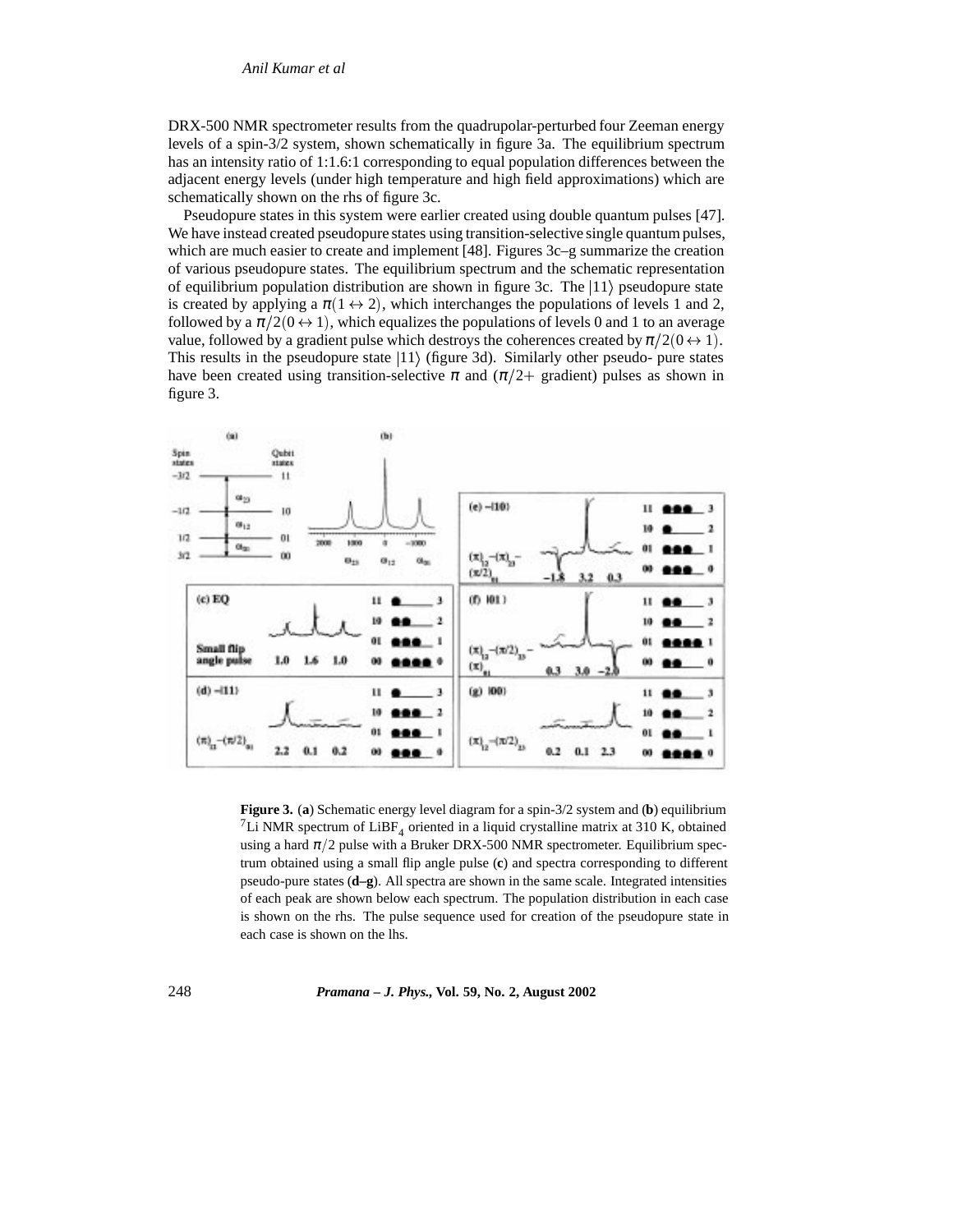

Figure 4. <sup>7</sup>Li spectra corresponding to 24 one-to-one logic gates. These gates are implemented using a non-selective inversion pulse  $(\pi)$  on all the transitions and a  $\omega_i$ transition-selective inversion pulse. The unitary operators and the pulse sequences corresponding to these gates are given in ref. [48].

Figure 4 gives a complete set of the 24 reversible one-to-one two-qubit gates implemented using transition-selective pulses. The truth table, the circuit diagram and the pulse sequence for each gate are given in ref. [48]. The spectra shown in figure 4 confirm the implemented gate operations.

# 3.2 *3-qubit system using*  $^{133}Cs$  ( $I = 7/2$ )

The equilibrium NMR spectrum of  $133Cs$  oriented in a lyotropic liquid crystal containing a mixture of cesium pentadecaflouro octonoate and  $D_2O$  at 293 K recorded at 65.59 MHz in the DRX-500 NMR spectrometer is given in figure 5a. This seven-line equispaced (quadrupolar splitting of 9.25 kHz) spectrum results from the equal population differences of the eight energy levels. The equilibrium spectrum has theoretical intensities in the ratio of 7:12:15:16:15:12:7 due to differences in the matrix elements between the various eigenstates of this  $(I = 7/2)$  spin system, matching with the integrated experimental intensities (within experimental errors). The eight eigenstates of this system can be treated as a 3-qubit system [49–51] with a conventional labeling of the states in increasing energy as  $7/2 \equiv |000\rangle$ ,  $5/2 \equiv |001\rangle$ ,  $3/2 \equiv |010\rangle$ ,  $1/2 \equiv |011\rangle$ ,  $-1/2 \equiv |100\rangle$ ,  $-3/2 \equiv |101\rangle$ ,  $-5/2 \equiv |110\rangle$ , and  $-7/2 \equiv |111\rangle$ . We demonstrate implementation of the half-adder (HA) and subtractor (SUB) logics using this system.

### *Half-adder and subtractor*

Classically a half-adder (HA) operation is defined on two bits as the 'sum' =  $A \oplus B$  and 'carry' =  $A \wedge B$ , where  $\oplus$  indicates addition modulo 2 and  $\wedge$  indicates the 'AND' operation.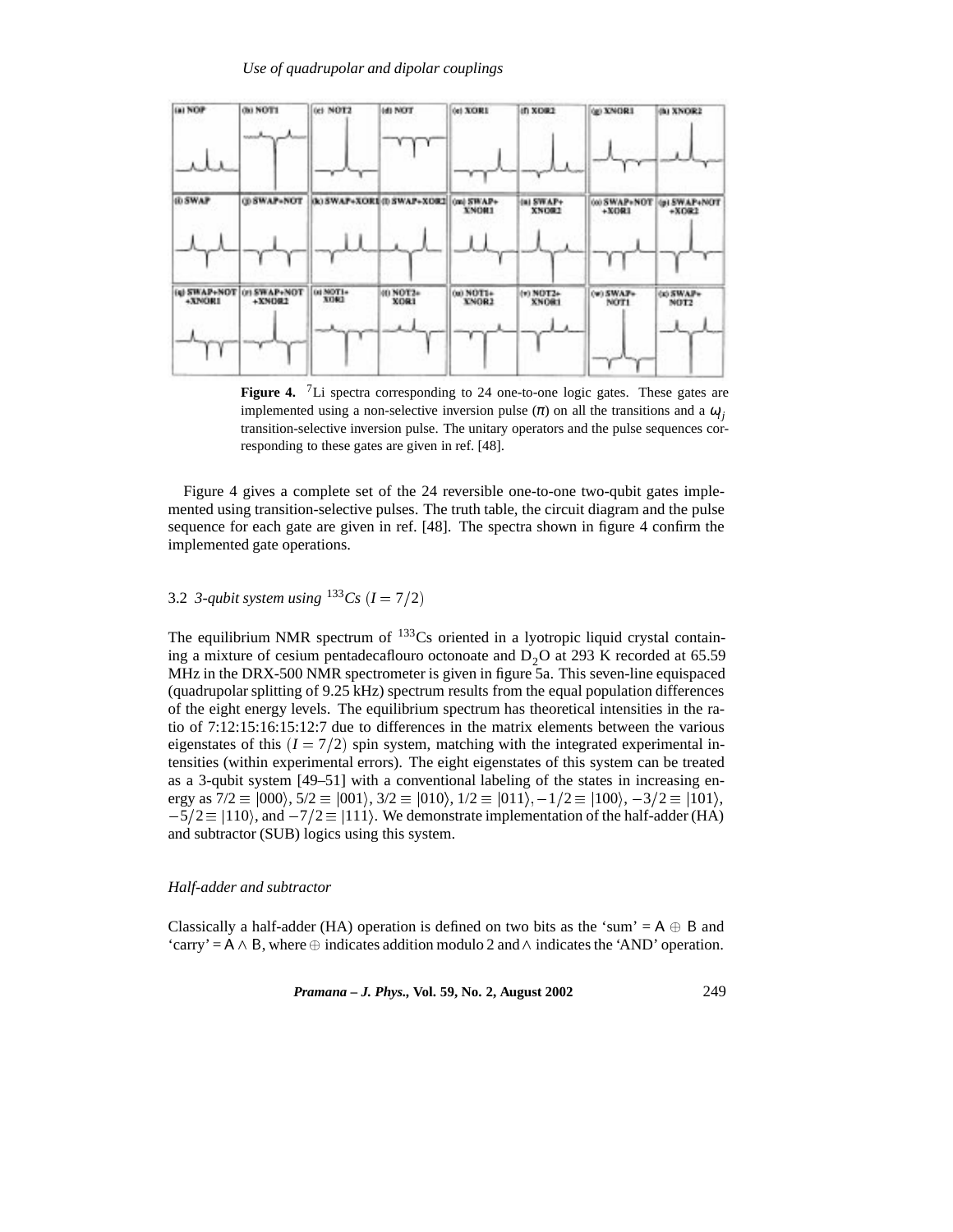*Anil Kumar et al*



**Figure 5.** (a) The equilibrium spectrum of  $133Cs$  of the lyotropic liquid crystal consisting of mixture of cesium pentadecaflouro octanoate and D<sub>2</sub>O at 293 K recorded at 65.59 MHz in a 11.8 T (500 MHz) NMR spectrometer. The transitions are labeled in increasing frequency, as indicated in table 3. Also shown schematically on the rhs are the equilibrium populations of various energy levels. The spectra and the populations after the implementations of (**b**) the half-adder (eq. (3)), (**c**) the subtractor (eq. (4)) and (**d**) the C<sup>2</sup>-NOT gate (implemented by a single transition-selective  $\pi$  pulse on transition 2).



**Figure 6.** Circuit diagrams of (**a**) a reversible half-adder and (**b**) a reversible subtractor. In the case of the half-adder,  $B'$  is the sum and  $C'$  is the carry, and in the case of the subtractor,  $C'$  is the subtraction and  $A'$  is the borrow..

| Input |   | Half-output | Adder | Subtractor output |        |
|-------|---|-------------|-------|-------------------|--------|
| А     | В | $A + B$     | Carry | $A-B$             | Borrow |
|       |   |             |       |                   |        |
|       |   |             |       |                   |        |
|       |   |             |       |                   |        |
|       |   |             |       |                   |        |

**Table 1.** Truth tables of an irreversible half-adder and an irreversible subtractor.

From the truth table of HA, given in table 1, it is noted that the input to output mapping is many-to-one and is thus irreversible. Since quantum operations are carried out using unitary operators, they have to be reversible. This reversibility can be achieved using an ancillary bit. The truth table and the circuit diagram of the HA using an ancillary bit are given in table 2 and figure 6a, respectively. In this scheme the bit C in the input and the bit A in the output are redundant.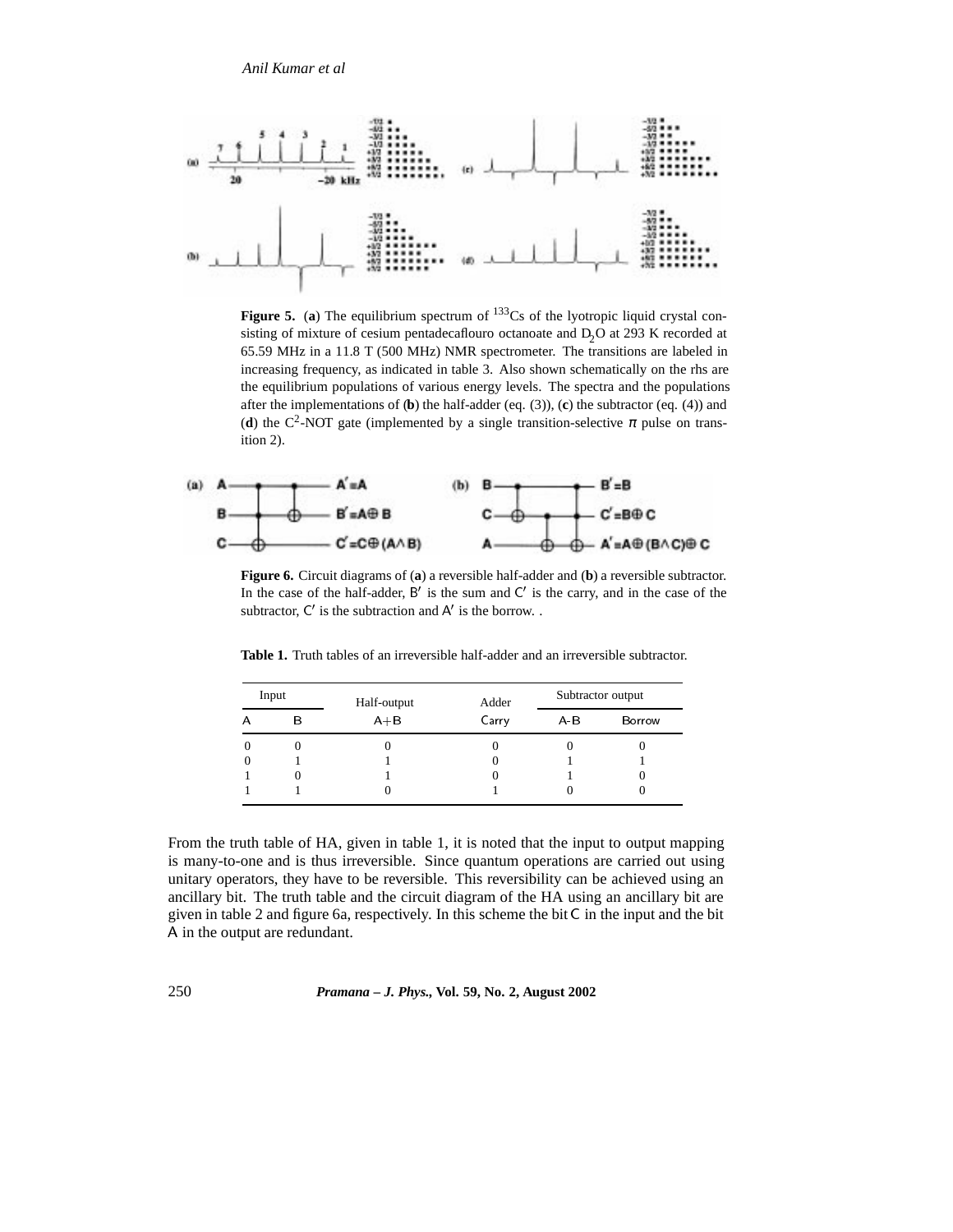|            |            |             | Output $(A'B'C')$ |            |  |
|------------|------------|-------------|-------------------|------------|--|
| Transition | Spin state | Input (ABC) | Half-adder        | Subtractor |  |
|            | $-7/2$     | 111         | 100               | 110        |  |
| 7{         | $-5/2$     | 110         | 101               | 111        |  |
| 6{<br>5{   | $-3/2$     | 101         | 111               | 001        |  |
|            | $-1/2$     | 100         | 110               | 100        |  |
| 4{         | 1/2        | 011         | 011               | 010        |  |
| 3{         | 3/2        | 010         | 010               | 011        |  |
| 2{         | 5/2        | 001         | 001               | 101        |  |
| 1 {        | 7/2        | 000         | 000               | 000        |  |
|            |            |             |                   |            |  |

**Table 2.** Input and output states of a reversible half-adder and a reversible subtractor using the conventional labeling scheme.

The classical subtractor operation using two bits is also irreversible (table 1) and can be made reversible using an ancillary bit (table 2 and figure 6b). Here the bit A in the input and the bit B in the output are redundant.

Table 2 contains truth tables for a 3-qubit system having eight input-outputs, of which only four are needed for both the half-adder and subtractor. The rest of four states with  $C=1$ for HA and A=1 for subtractor and their outputs are not needed, but give complementary carry and borrow outputs. In effect using complete 3-bit truth table of table 2, one obtains the carry and borrow and their complement in half-adder and subtractor. The complement may be useful in some other arithmetic operations. The HA operation given in table 2 can be carried out using a series of transition-selective inversion  $(\pi)$  pulses given by the sequence

$$
HA = \pi_7 \pi_6 \pi_5 \pi_7 \pi_6,
$$
\n<sup>(1)</sup>

where the subscripts refer to the transition numbers given in table 2 (column 1) and figure 5a. The order of pulses read from right to left in eq. (1), such that first pulse is  $\pi_{6}$ . The output of the HA is given in column 4 of table 2.

The subtractor needs 9 transition-selective pulses in the sequence

$$
subtractor = \pi_3 \pi_2 \pi_3 \pi_5 \pi_4 \pi_3 \pi_2 \pi_5 \pi_7,
$$
\n(2)

yielding the output given in column 5 of table 2.

The pulse sequences (for HA and subtractor) given in eqs (1) and (2) are both optimal (minimum pulses) for the present labeling. The number of transition-selective pulses needed for the implementation of the HA and subtractor logics can be decreased if we adopt a labeling scheme of the energy levels different from the one given in table 2. The labeling scheme of table 2 labels energy levels in increasing energy. However, there is no compelling argument in favor of this labeling scheme. Any labeling scheme should be acceptable so long as each energy level is attached with one distinct label, and this label is not changed during the entire set of computations. We have found that by labeling the states which interchange under a set of operations (i.e., are connected by a single quantum transition) sequentially, we can reduce the number of pulses needed for carrying out a set of operations.

*Pramana – J. Phys.,* **Vol. 59, No. 2, August 2002** 251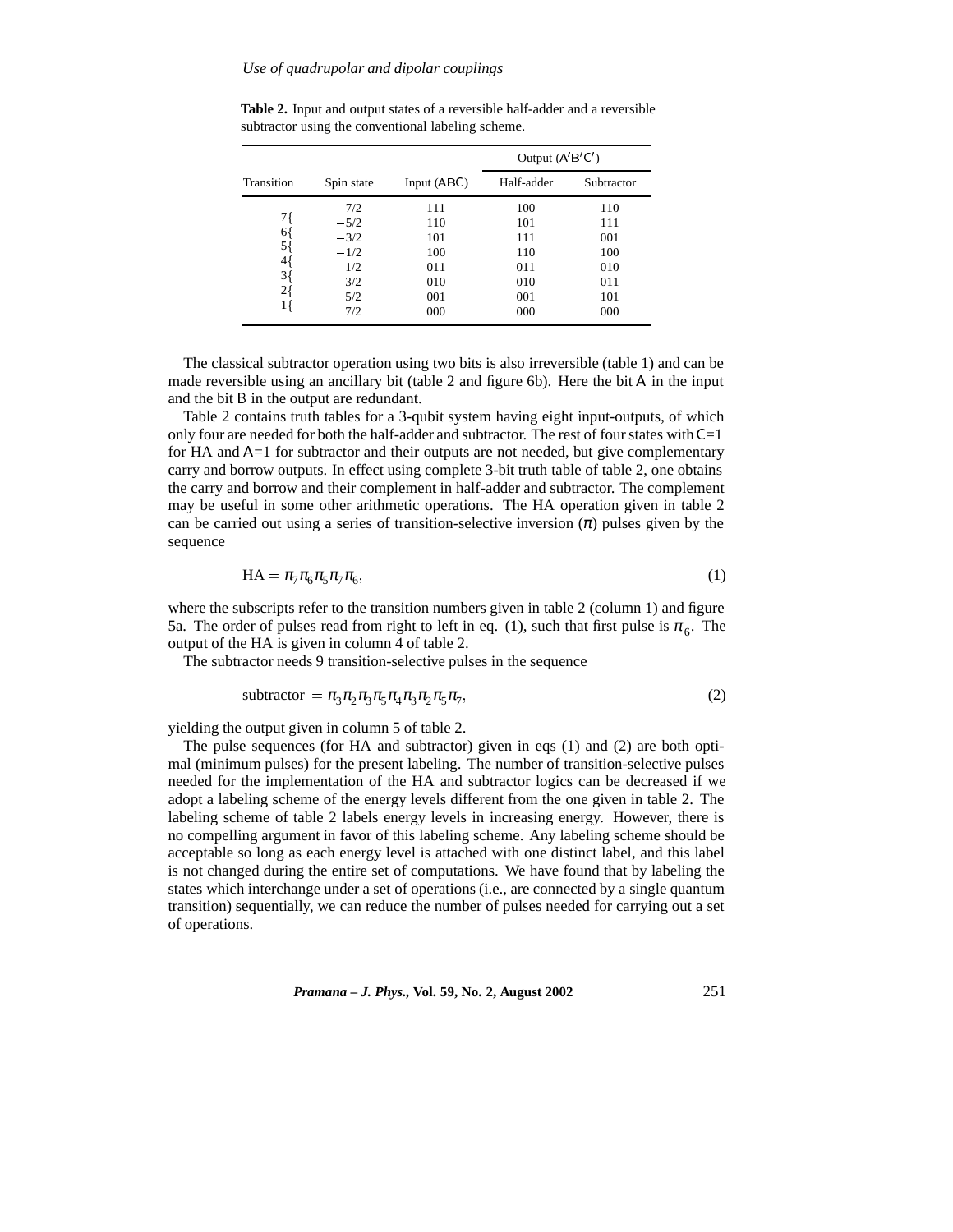**Table 3.** Input and output states of a half-adder and a subtractor using an optimized labeling scheme. The circuit diagrams of the half-adder and subtractor are shown in figure 6. The output of the Toffoli (C<sup>2</sup>-NOT) gate is  $A' = A$ ,  $B' = B$ ,  $C' = C \oplus (A \wedge B)$ .

|                |            |               | Output $(A'B'C')$ |            |            |  |
|----------------|------------|---------------|-------------------|------------|------------|--|
| Transition     | Spin state | Input $(ABC)$ | Half-adder        | Subtractor | $C^2$ -NOT |  |
|                | $-7/2$     | 000           | 000               | 000        | 000        |  |
| 71             | $-5/2$     | 010           | 010               | 011        | 010        |  |
| 6{             | $-3/2$     | 011           | 011               | 010        | 011        |  |
| 5{             | $-1/2$     | 001           | 001               | 101        | 001        |  |
| 4{             | 1/2        | 101           | 111               | 001        | 101        |  |
| $3\frac{1}{2}$ | 3/2        | 110           | 101               | 111        | 111        |  |
| $2\{$          | 5/2        | 111           | 100               | 110        | 110        |  |
| 1 {            | 7/2        | 100           | 110               | 100        | 100        |  |

For example, 111 interchanges with 110 in HA and remains unchanged in subtractor. 101 interchanges with 001 in HA and 011 with 010 in subtractor. Thus by placing 100, 111, 110, 101, 001, 011, 010 and 000 in an increasing order as shown in table 3, one can execute the HA logic by the following operator,

$$
HA = \pi_1 \pi_3 \pi_2,\tag{3}
$$

and the subtractor by

$$
subtractor = \pi_2 \pi_4 \pi_6. \tag{4}
$$

This leads to a minimum number of single quantum transition-selective  $\pi$  pulses for implementation of these logic operations. While we believe that the labeling scheme of table 3 is optimum (needs the minimum number of single quantum transition-selective  $\pi$  pulses) for implementation of the HA and subtractor operations, it is by no means unique. This labeling scheme has been arrived at by trial and error. However, for larger number of qubits and for a larger set of computations the search for the optimal labeling scheme will need to follow some systematic logic [51].

The experimental implementation of the HA and subtractor operations using the labeling scheme of table 3 and pulse sequences of eqs (3) and (4) are given in figures 5b and 5c, respectively. The final population differences are shown schematically on the rhs and the corresponding spectra on the lhs of figure 5. The modified populations are the results of three unitary transforms corresponding to eqs (3) and (4). The observed spectra of figure 5b qualitatively confirms the population distribution shown schematically on the rhs of figure 5b. Similarly, it can be shown that the spectra of figure 5c corresponds to the population distribution given in the rhs of figure 5c confirming the operation of the subtractor. It may be mentioned that  $\pi_3$  and  $\pi_1$  in the half-adder and all the pulses in the subtractor commute and can be applied simultaneously using a modulator. The HA then reduces to two noncommuting operations, and the subtractor to a single operation. Table 3 also contains the truth table for a  $C^2$ -NOT operation, and the corresponding spectrum obtained using a single transition-selective  $\pi$  pulse is shown in figure 5d.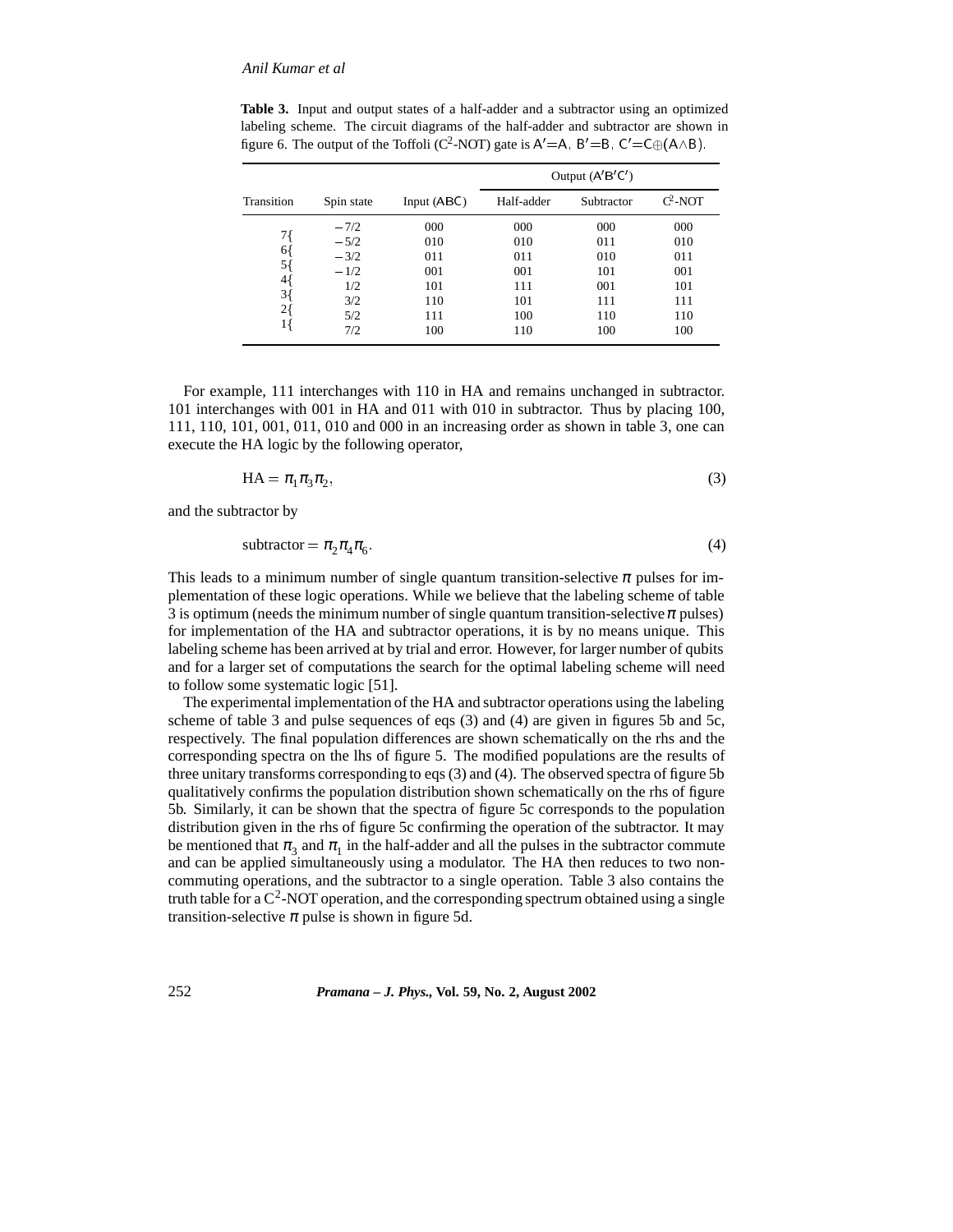### **4. Conclusions**

This paper demonstrates that dipolar and quadrupolar coupled nuclei can be used for logical operations and eventually for quantum information processing (QIP). The hope and aim of the present work is that using such systems one can increase the number of qubits in NMR based QIP. All operations have been carried out using single quantum transitionselective radio frequency pulses.

### **Acknowledgements**

We thank Dr. J P Bayle, Universite de Paris-Sud, Orsay, France for providing the liquid crystals used in this work. We also thank Prof. Malcolm Levitt for useful discussions. The use of DRX-500 FTNMR spectrometer of the Sophisticated Instruments Facility, Indian Institute of Science, Bangalore funded by the Department of Science and Technology, New Delhi, is also gratefully acknowledged.

### **References**

- [1] R P Feynmann, *Int. J. Theor. Phys.* **21**, 467 (1982)
- [2] D Deutsch and R Jozsa, *Proc. R. Soc. London* **A439**, 553 (1992)
- [3] L K Grover, *Phys. Rev. Lett.* **79**, 325 (1997)
- [4] P W Shor, *SIAM J. Comput.* **26**, 1484 (1997)
- [5] C H Bennett and D P DiVincenzo, *Nature* **404**, 247 (2000)
- [6] J Preskill, *Lecture notes on quantum computation*, http://theory.caltech.edu/people/preskill/ph229/
- [7] M A Nielsen and I L Chuang, *Quantum computation and quantum information* (Cambridge University Press, 2000)
- [8] D Bouwmeester, A Ekert and A Zeilinger, *The physics of quantum information* (Springer, 2000)
- [9] C H Bennett, G Brassard, C Crepeau, R Jozsa, A Peres and W K Wootters, *Phys. Rev. Lett.* **70**, 1895 (1993)
- [10] S Lloyd, *Science* **273**, 1073 (1996)
- [11] C Zalka, *Proc. R. Soc. London* **A454**, 313 (1998)
- [12] D S Abrams and S Lloyd, *Phys. Rev. Lett.* **79**, 2586 (1997)
- [13] D A Lidar and O Biham, *Phys. Rev.* **E56**, 3661 (1997)
- [14] S Somaroo, C H Tseng, T F Havel, R Laflamme and D G Cory, *Phys Rev. Lett.* **82**, 5381 (1999)
- [15] C H Tseng, S Somaroo, Y Sharf, E Knill, R Laflamme, T F Havel and D G Cory, *Phys. Rev.* **A61**, 012302 (1999)
- [16] H K Cummins, C Jones, A Furze, N F Soffe, M Mosca, J M Peach and J A Jones, quantph/0111098
- [17] Kavita Dorai, T S Mahesh, Arvind and Anil Kumar, *Curr. Sci.* **79**, 1447 (2000)
- [18] D G Cory, R Laflamme, E Knill, L Viola, T F Havel, N Boulant, G Boutis, E Fortunato, S Lloyd, R Martinez, C Negrevergne, M Pravia, Y Sharf, G Teklemariam, Y S Weinstein and W H Zurek, quant-ph/0004104
- [19] J A Jones, *Progr. Nucl. Magn. Spect.* **38**, 325 (2001)
- [20] D G Cory, A F Fahmy and T F Havel, *Proc. Natl. Acad. Sci. USA* **94**, 1634 (1997)
- [21] N Gershenfeld and I L Chuang, *Science* **275**, 350 (1997)
- [22] E Knill, I L Chuang and R Laflamme, *Phys. Rev.* **A57**, 3348 (1998)